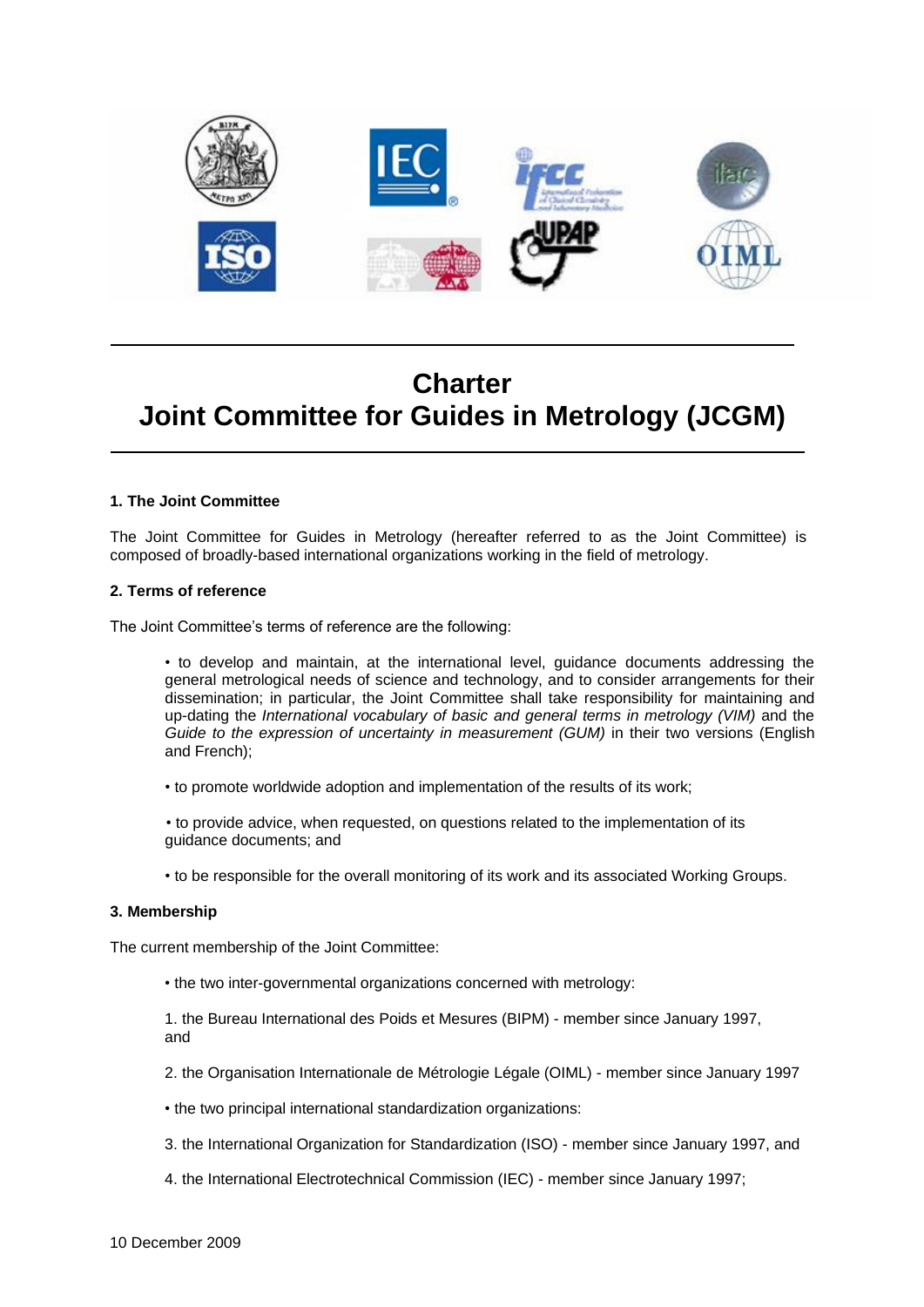• three international unions:

5. the International Union of Pure and Applied Chemistry (IUPAC) - member since January 1997,

6. the International Union of Pure and Applied Physics (IUPAP) - member since January 1997, and

7. the International Federation of Clinical Chemistry and Laboratory Medicine (IFCC) member since January 1997.

• one international accreditation organization

8. the International Laboratory Accreditation Cooperation (ILAC) - member since December 2005.

Membership of the Joint Committee is open to metrology and measurement-related international broadlybased organizations, at the discretion of the Joint Committee.

# **4. Committee Chair**

The Chair of the Joint Committee shall be appointed by the Joint Committee from amongst its members for an initial term not exceeding three years, with unlimited possibility for three-year extensions of the appointment.

The Chair shall act in a neutral capacity, divesting itself from the member organization point of view.

## **5. Committee Secretariat**

The Secretariat of the Joint Committee shall be allocated to one of the member organizations by mutual agreement of the Joint Committee.

The Secretariat is responsible for monitoring, reporting to the Joint Committee members and ensuring active progress of the work, and shall use its utmost endeavour to bring this work to an early and satisfactory conclusion. These tasks shall be carried out as far as possible by correspondence.

The secretariat shall act in a neutral capacity, divesting itself from the member organization point of view.

If the member organization holding the Secretariat wishes to relinquish it, the member organization concerned shall inform the Chair, giving a minimum written notice of twelve months.

## **6. Meetings**

The Joint Committee shall meet at such intervals as needs may determine, at the discretion of its Chair or at the request of a majority of its member organizations.

# **7. Working procedures**

## **7.1. The Joint Committee**

## **7.1.1. General**

Each member organization shall be invited to appoint one representative to attend the meetings and to receive papers.

Each representative may be accompanied by a maximum of two experts. It is the responsibility of the representative to make sure that the views expressed by these experts reflect the views of their organization(s).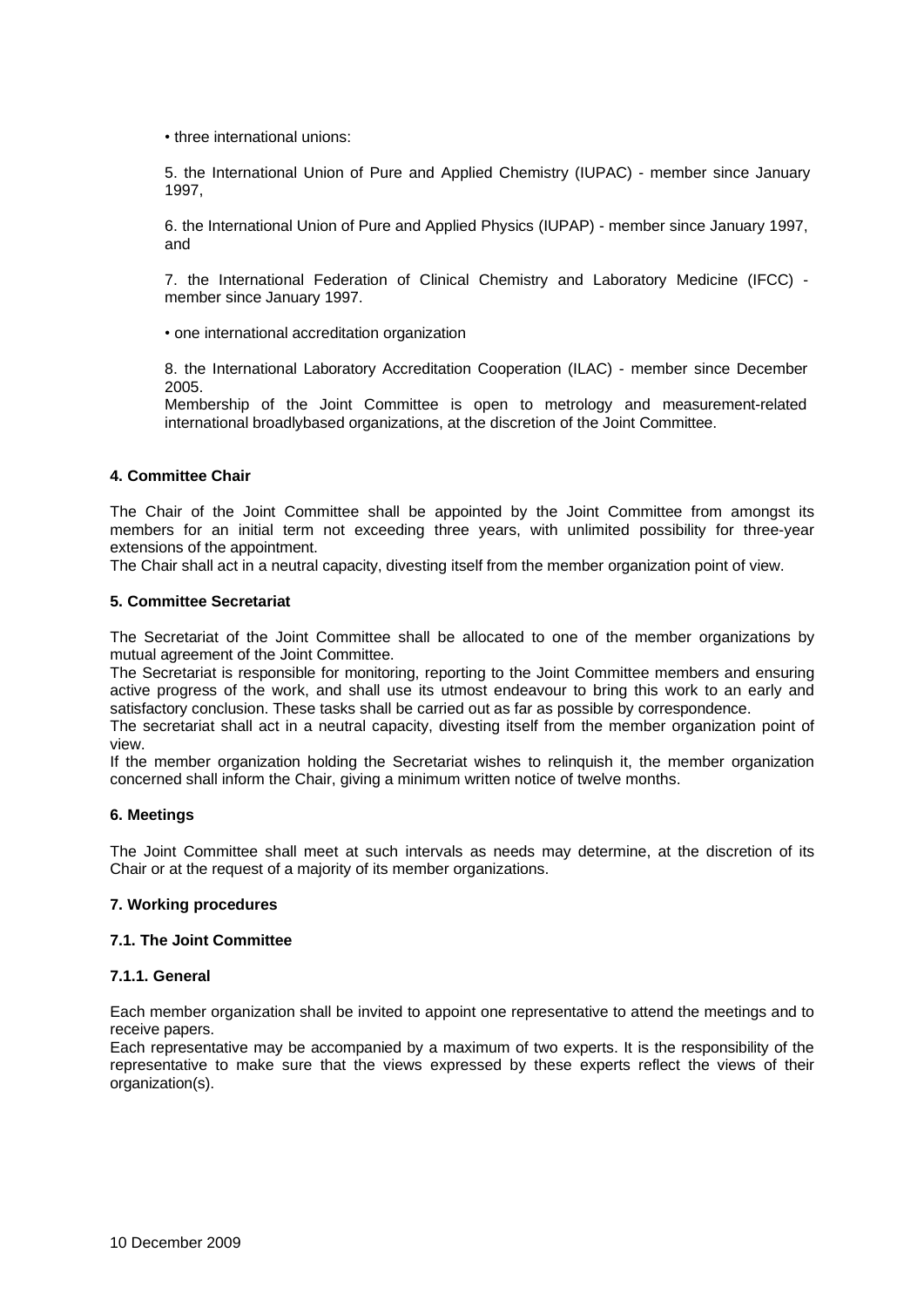# **7.1.2. Secretary**

The general elements of the responsibilities of the Joint Committee secretary are committee management and general support, membership maintenance, reporting and advising, document management, meeting management and project management in liaison with the WG Convenors.

## **7.1.3. Working language**

The working language of the Joint Committee is English.

# **7.1.4. Meeting of the Joint Committee**

The meetings of the Joint Committee shall be organized by the Secretariat.

Meeting dates and venues shall be fixed by the Chairman and notice thereof shall be sent to the member organizations and representatives, by the Secretariat, at least two months prior to the meeting.

The Chairman shall prepare the agenda for circulation by the Secretariat to the member representatives at least one month prior to the meeting.

Documents for a meeting shall be circulated by the Secretariat to the member representatives at least two months prior to the meeting. At the discretion of the Chairman, further documents may be accepted for discussion at the meeting.

# **7.1.5. Decisions of the Joint Committee**

Decisions of the Joint Committee shall be by consensus, bearing in mind the following definition:

**consensus**: General agreement characterized by the absence of sustained opposition to substantial issues by any important part of the concerned interests and by a process that involves seeking to take into account the views of all parties concerned and to reconcile any conflicting arguments.

Note Consensus need not imply unanimity

Should an indicative vote be considered necessary by the Chairman, the decision shall be taken by unanimity of the member organizations and each member organization shall have one vote. Such a vote may be organized by letter ballot, if necessary.

## **7.1.6. Guidance documents**

Guidance documents shall be approved by consensus of the member organizations. Such documents shall then be published in the name of all the member organizations and constitute recommendations of these organizations.

# **7.2. Working Groups (WG)**

## **7.2.1. Setting-up**

Following the circulation and review of proposals for new work, the Joint Committee may decide to establish a WG, led by a Convenor and comprising experts brought together to address specific tasks.

The WG Convenor shall be nominated by the Joint Committee at the time of the establishment of the WG, and be responsible for the management of its work programme, accountable for its productivity, and ensure membership maintenance.

The WG expert(s) shall act in their personal capacity, contributing on the basis of their own knowledge. Each member organization shall be invited to appoint a maximum of three experts to a WG.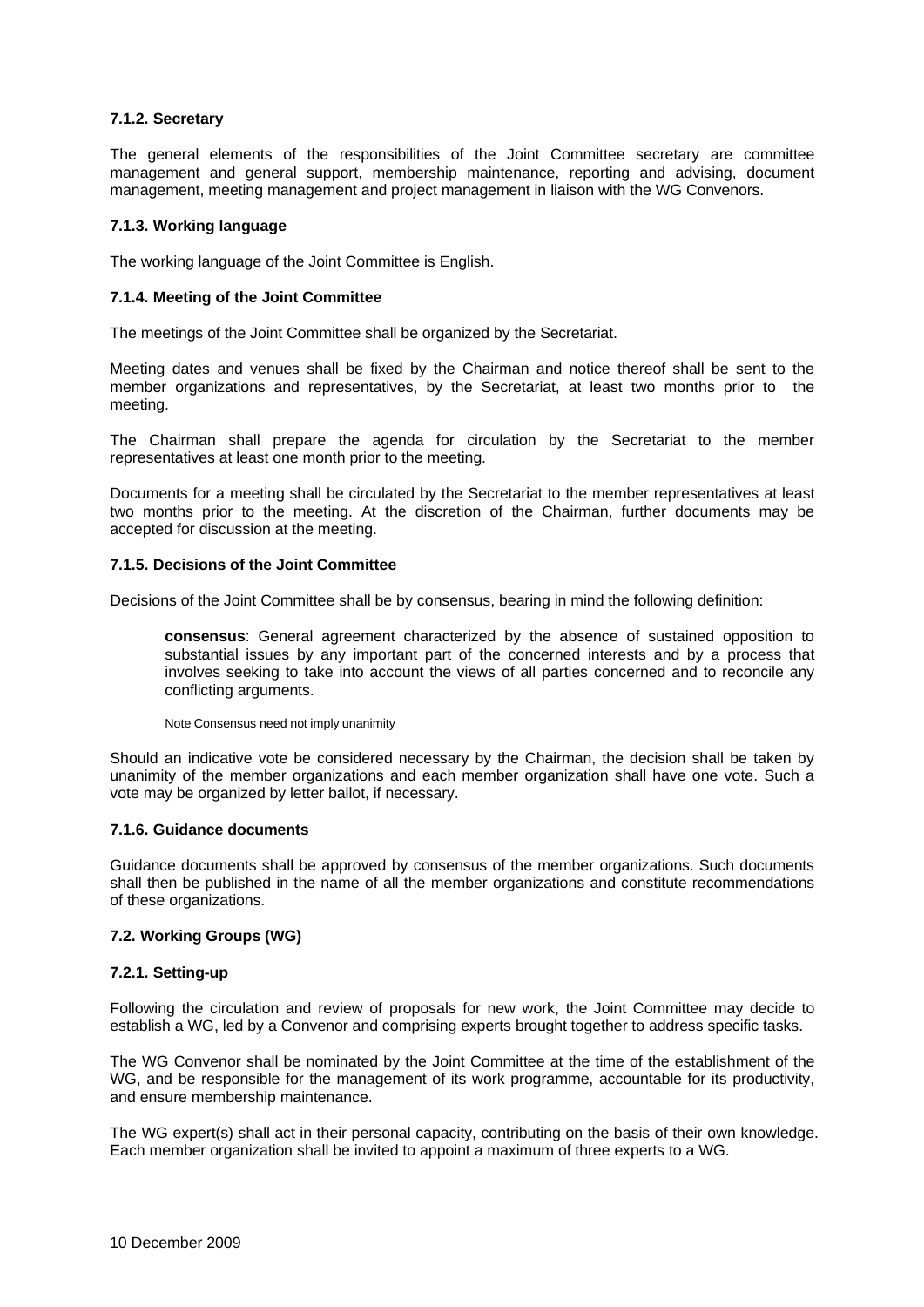# **7.2.2. Calling of meetings**

Notification of a meeting shall be sent by the Convenor to the WG members and to the Secretariat, preferably at least two months in advance of the meeting. Arrangements for meetings shall be made by the Convenor.

# **7.2.3. Draft documents**

It is the responsibility of the Convenor of the WG, in consultation with the Secretariat and, if necessary, the Chair of the Joint Committee, to judge whether to submit a draft document for circulation at the level of the Joint Committee, either for comments or for approval.

# **7.2.4. Reporting**

The Convenor will provide the Joint Committee secretariat with a report<sup>1</sup> for circulation to the Joint Committee, detailing the progression of the WG's programme of work, including proposals regarding new work. The Joint Committee shall review and approve these proposals based on the Convenor's assessment of need. The Joint Committee may also request WGs to undertake additional specific tasks.

<sup>1</sup> Reports can be periodic, but should follow official WG meetings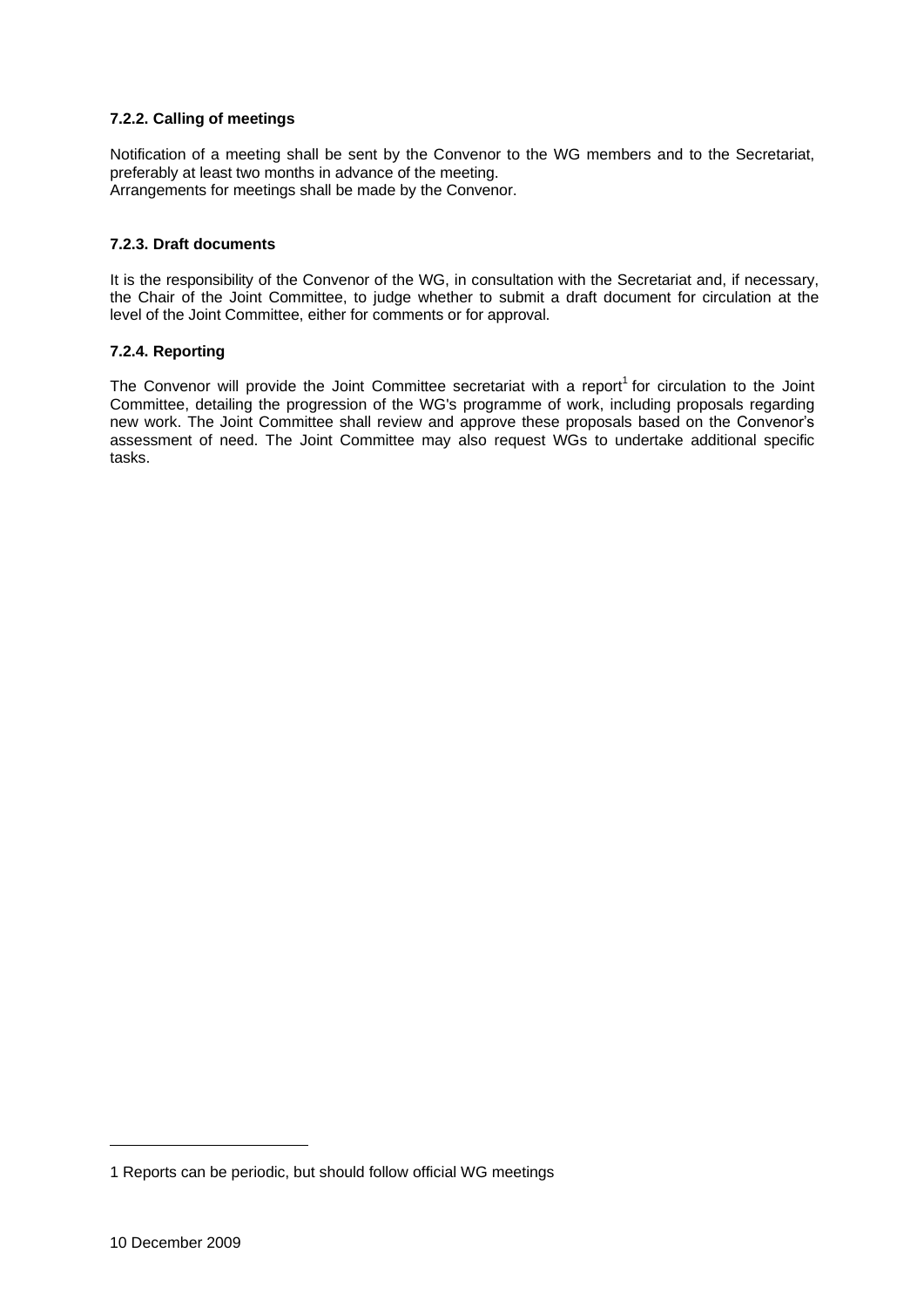## Annex A

# (Normative)

# JCGM-developed 'Guidance' documents

# **A.1 Status**

**A.1.1** Guidance documents prepared as a result of the Joint Committee's work have no mandatory status by themselves.

**A.1.2** Guidance documents aim primarily at harmonizing worldwide current metrological practices and disseminating scientific and technological knowledge. They constitute recommendations that member organizations are strongly encouraged to implement.

# **A.2 Document production and publication**

**A.2.1** JCGM Guidance documents are prepared in LaTeX or Word, from which PDF versions, including hyperlinks, can be readily produced. The final version of a document, approved by the member organizations, constitutes an 'official version', owned by the JCGM.

**A.2.2** JCGM official documents are distributed in PDF format to member organizations for publication according to paragraph 7.1.6 of the Charter. Member organizations may publish JCGM documents in PDF format or as paper copies against payment of for free taking into account the provisions of paragraph A.2.4.

**A.2.3** Maintaining the LaTeX or Word files and the production of PDF versions from these files is the responsibility of the JCGM Working Group that drafted the document. This applies both to 'official versions' of JCGM documents and member organization specific publications of JCGM documents in case the LaTeX or Word files are used to prepare a member organization specific publication.

**A.2.4** The publication of a JCGM document by a member organization shall be an exact reproduction of the 'official version' with the following additions:

**A.2.4.1** On the cover page the logo, acronym and title of the member organization shall be added. Alternatively, a separate cover page may be added before the JCGM cover page with, as a minimum, the member organization's logo, acronym and title, the title of the publication and the JCGM reference number.

**A.2.4.2** Optionally, the following may be added:

- a member organization specific copyright page,

- a member organization specific foreword,
- a table of correspondence between the bibliographic references in the official version and
- corresponding publications of the member organization,

- additional information specific to the member organization.

# **A.3 Copyright owner**

**A.3.1** Copyright of any JCGM document is shared jointly by the JCGM's member organizations.

**A.3.2** JCGM documents published in accordance with paragraph A.2.4 become new publications for which the member organization concerned is the copyright owner. The member organization concerned shall not be requested to pay any royalties to the JCGM or to its member organizations.

# **A.4 Implementation of Guidance documents by member organizations**

**A.4.1** Dissemination of Guidance documents is the responsibility of the member organizations, each within its respective sphere of competence.